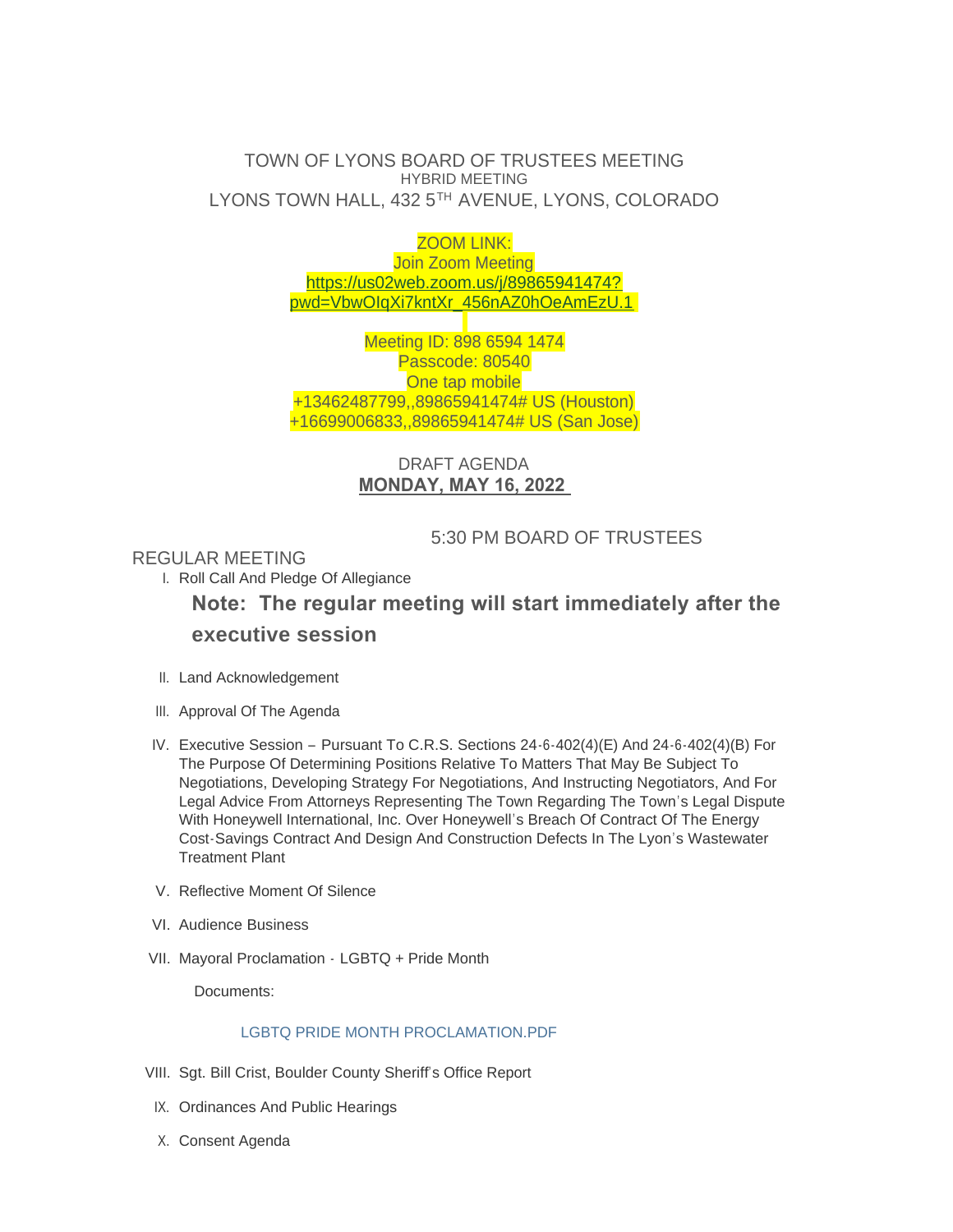RESOLUTION 2022-51 - A RESOLUTION OF THE TOWN OF LYONS, COLORADO X.1. AWARDING A CONSTRUCTION AGREEMENT FOR THE 2022 LYONS BOHN DIRT JUMP BIKE PARK RESTORATION AND RENOVATION PROJECT WITH THE JUMP DOCTORS, LLC.

Documents:

[2022-51\\_COVER\\_BOHN BIKE PARK RESTORATION-JUMP DOCTORS,](https://www.townoflyons.com/AgendaCenter/ViewFile/Item/10206?fileID=21118)  LLC..PDF [RESO 2022-51\\_RESO-LYONS BIKE PARK RENOVATION PROJECT-JUMP](https://www.townoflyons.com/AgendaCenter/ViewFile/Item/10206?fileID=21119)  DOCTORS, LLC..PDF 2022- [BOHN BIKE PARK RESTORATION CONSTRUCTION AGREEMENT-](https://www.townoflyons.com/AgendaCenter/ViewFile/Item/10206?fileID=21120)JUMP DOCTORS, LLC..PDF [2022 LYONS BOHN DIRT JUMP BIKE PARK RFP FINAL.PDF](https://www.townoflyons.com/AgendaCenter/ViewFile/Item/10206?fileID=21122) [2022 JUMP DOCTORS-LYONS BIKE PARK-RFP RESPONSE.PDF](https://www.townoflyons.com/AgendaCenter/ViewFile/Item/10206?fileID=21121)

RESOLUTION 2022-52 - A RESOLUTION OF THE TOWN OF LYONS, COLORADO X.2. RATIFYING THE DECISION OF THE BOARD OF TRUSTEES ON MAY 2, 2022 TO REQUIRE THE DEDICATION OF 1.4 SHARES OF LAKE MCINTOSH WATER SHARES BY SPIRIT HOUND DISTILLERS BY JULY 18, 2022

Documents:

#### [RESOLUTION 2022-52 RATFITY MAY 2 2022 DECISION SPIRIT HOUND.PDF](https://www.townoflyons.com/AgendaCenter/ViewFile/Item/10214?fileID=21145)

RESOLUTION 2022-53 - A RESOLUTION OF THE TOWN OF LYONS, COLORADO X.3. AWARDING A CONSTRUCTION AGREEMENT FOR THE 2022 LYONS RECYCLE CENTER FENCING PROJECT WITH A&R FENCE, LLC

Documents:

[2022-53\\_COVER\\_RECYCLE CENTER FENCING PROJECT.PDF](https://www.townoflyons.com/AgendaCenter/ViewFile/Item/10209?fileID=21117) [RESO 2022-53 RECYCLE CENTER FENCE PROJECT.PDF](https://www.townoflyons.com/AgendaCenter/ViewFile/Item/10209?fileID=21116) [LYONS RECYCLE CENTER FENCING PROJECT-AGREEMENT-EXHIBIT](https://www.townoflyons.com/AgendaCenter/ViewFile/Item/10209?fileID=21115)  1.PDF

RESOLUTION 2022-54 - A RESOLUTION OF THE TOWN OF LYONS, COLORADO X.4. APPROVING A CONTRACT RAY'S RIVER TUBES TO OPERATE THE CONCESSION STAND IN LAVERN JOHNSON PARK

Documents:

[2022 RAYS RIVER RENTAL BOT COVER.PDF](https://www.townoflyons.com/AgendaCenter/ViewFile/Item/10210?fileID=21124) [RESOLUTION 2022-54.PDF](https://www.townoflyons.com/AgendaCenter/ViewFile/Item/10210?fileID=21123) [FOCO TUBE AGREEMENT.PDF](https://www.townoflyons.com/AgendaCenter/ViewFile/Item/10210?fileID=21125)

RESOLUTION 2022-55 - A RESOLUTION OF THE TOWN OF LYONS, COLORADO X.5. AMENDING RESOLUTION 2021-62 REGARDING THE STATE OF LOCAL DISASTER EMERGENCY DUE TO THE PUBLIC HEALTH EMERGENCY CREATED BY CORONAVIRUS DISEASE 2019

Documents:

## [COVER SHEET RESO 2022-55 COVID.PDF](https://www.townoflyons.com/AgendaCenter/ViewFile/Item/10211?fileID=21126) [RES 2022-55 MODIFYING COVID EMERGENCY DECLARATION.PDF](https://www.townoflyons.com/AgendaCenter/ViewFile/Item/10211?fileID=21127)

RESOLUTION 2022-56 - A RESOLUTION OF THE TOWN OF LYONS, COLORADO X.6. ESTABLISHING A REMOTE MEETING POLICY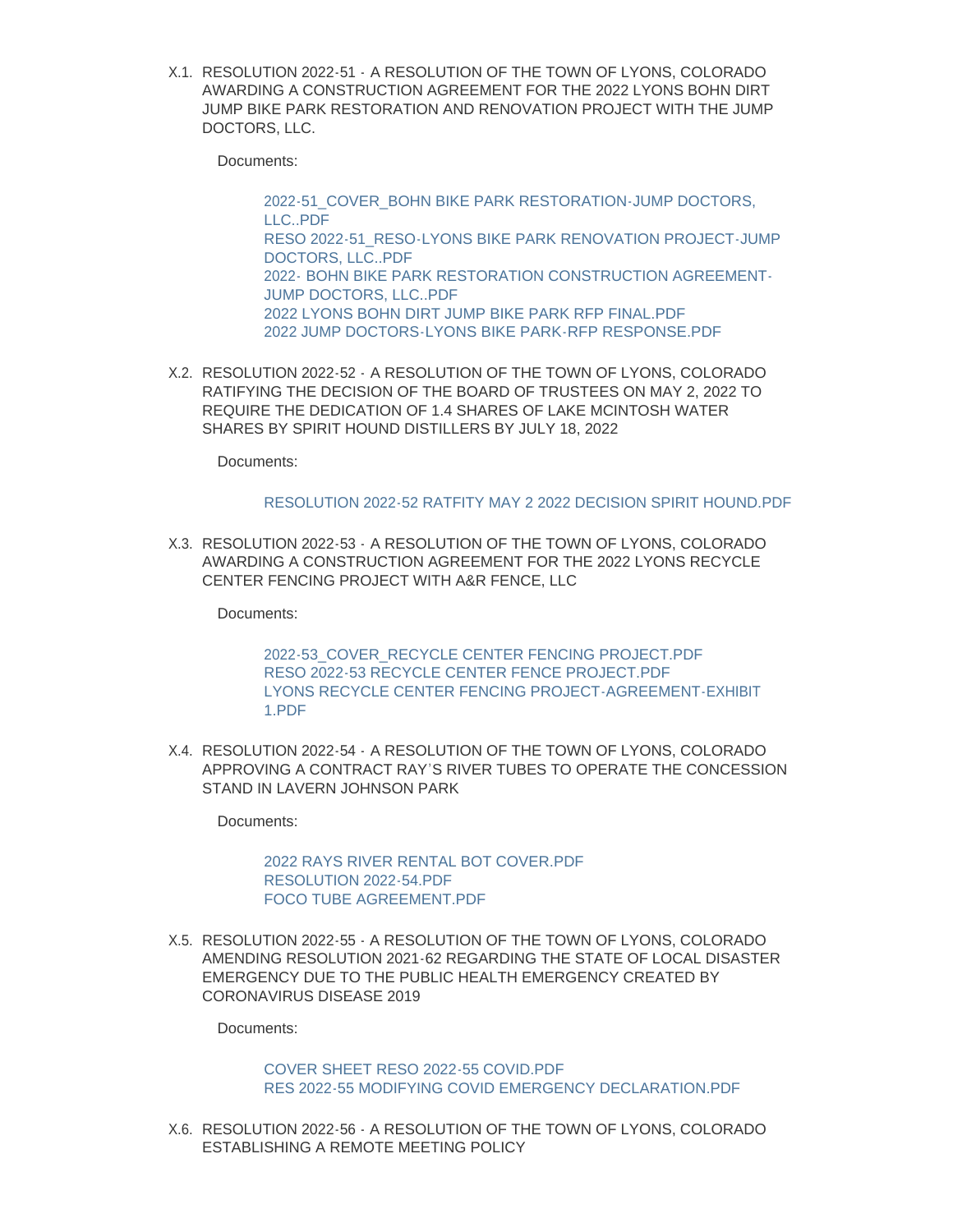Documents:

#### [RESO 2022-56 REMOTE MEETING POLICY \(DITTMAN DRAFT 5-11-](https://www.townoflyons.com/AgendaCenter/ViewFile/Item/10212?fileID=21128) 2022).PDF

RESOLUTION 2022-57 - A RESOLUTION OF THE TOWN OF LYONS, COLORADO X.7. APPROVING A REVISED POLICY FOR REMOTE RULES OF DECORUM AND ETIQUETTE

Documents:

### [RESOLUTION 2022-57 REMOTE MEETING RULES OF ETIQUETTE AND](https://www.townoflyons.com/AgendaCenter/ViewFile/Item/10213?fileID=21144)  DECORUM.PDF

X.8. May Accounts Payable

Documents:

[BOT PAYABLES 05.16.2022.PDF](https://www.townoflyons.com/AgendaCenter/ViewFile/Item/10195?fileID=21138) [UNPAID INVOICE REPORT 05.16.2022.PDF](https://www.townoflyons.com/AgendaCenter/ViewFile/Item/10195?fileID=21139)

X.9. May 2, 2022 BOT Meeting Minutes

Documents:

#### [MAY 2 2022 MINUTES V2.PDF](https://www.townoflyons.com/AgendaCenter/ViewFile/Item/10196?fileID=21140)

- XI. Items Removed From The Consent Agenda
- XII. Boards And Commissions
- XII.1. Mayoral Appointments **David Hamrick to Historic Preservation Commission**

#### **Claudia Paterno to Lyons Arts & Humanities Commission**

- XII.2. LAHC UPDATE
- XIII. General Business
	- XIII.1. Presentation By Boulder County On Transportation Tax

Documents:

## [3 TRANSPORTATION FUNDING FOR MUNICIPALITIES- MARCH 2022.PDF](https://www.townoflyons.com/AgendaCenter/ViewFile/Item/10198?fileID=21137)

XIII.2. Discussion - LEAF Request Regarding Use Of Municipal Property

Documents:

[LEAFS BROWN SHED MEMO TO BOT.PDF](https://www.townoflyons.com/AgendaCenter/ViewFile/Item/10199?fileID=21133) [2022-5-10 CONCEPT PLAN.PDF](https://www.townoflyons.com/AgendaCenter/ViewFile/Item/10199?fileID=21132)

XIII.3. Discussion/Direction To Staff On Pavement Assessment

Documents: